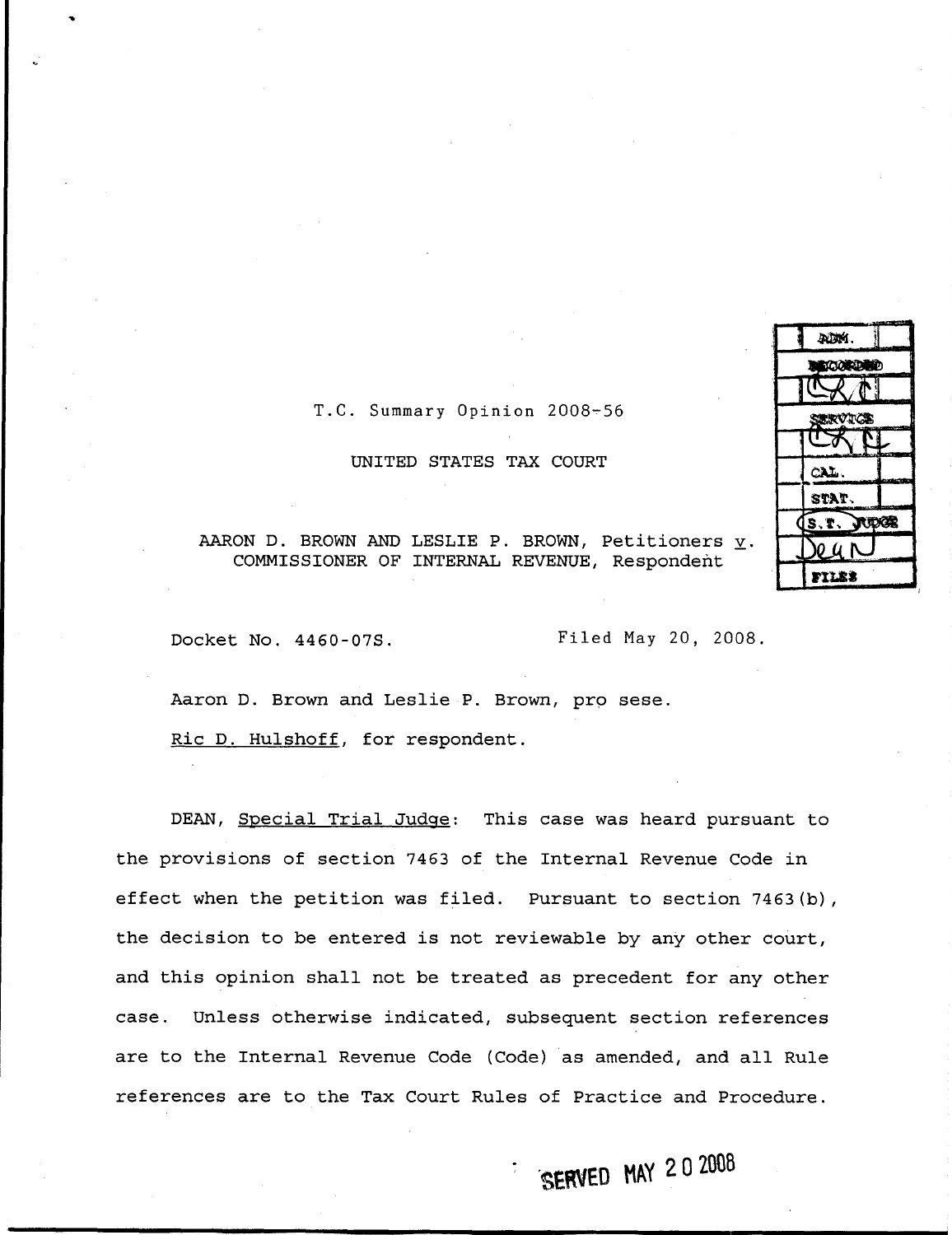**Respondent determined deficiencies in petitioners** ' **Federal income taxes of \$1,800 for 2003 and \$1,162 for 2004 .**

**The only issue for decision is whether petitioners are entitled to deductions for simplified employee pension (SEP) contributions for 2003 and 2004 . <sup>1</sup>**

#### **Background**

**The stipulation of facts and the exhibits received into evidence are incorporated herein by reference** . **At the time the petition was filed** , **petitioners resided in Arizona .**

**Petitioner Aaron D . Brown** ( **Mr . Brown** ) **is president and a shareholder of Aaron Brown Mortgage** , **Inc . (corporation) . The corporation has elected to be taxed as an S corporation .** Petitioners are the only employees of the corporation. **Petitioner Leslie P . Brown** ( **Mrs . Brown**) **reported wages from the corporation of \$18,000 for each of 2003 and 2004 . Mr . Brown reported wages from the corporation of \$36,000 for each of 2003 and .2004 .**

**The corporation established an SEP account with the Vanguard Group on October 1, 2001 . A Form 5305-SEP** , **Simplified Employee Pension - Individual Retirement Accounts Contribution Agreement (agreement** ), **was signed by Mr . Brown as president of the corporation** . **Article I** - **Eligibility Requirements provides tha t**

**2 -**

**<sup>&#</sup>x27;Resolution of this issue will determine the amount of petitioners** ' **allowable deductions on Schedule A, Itemized Deductions .**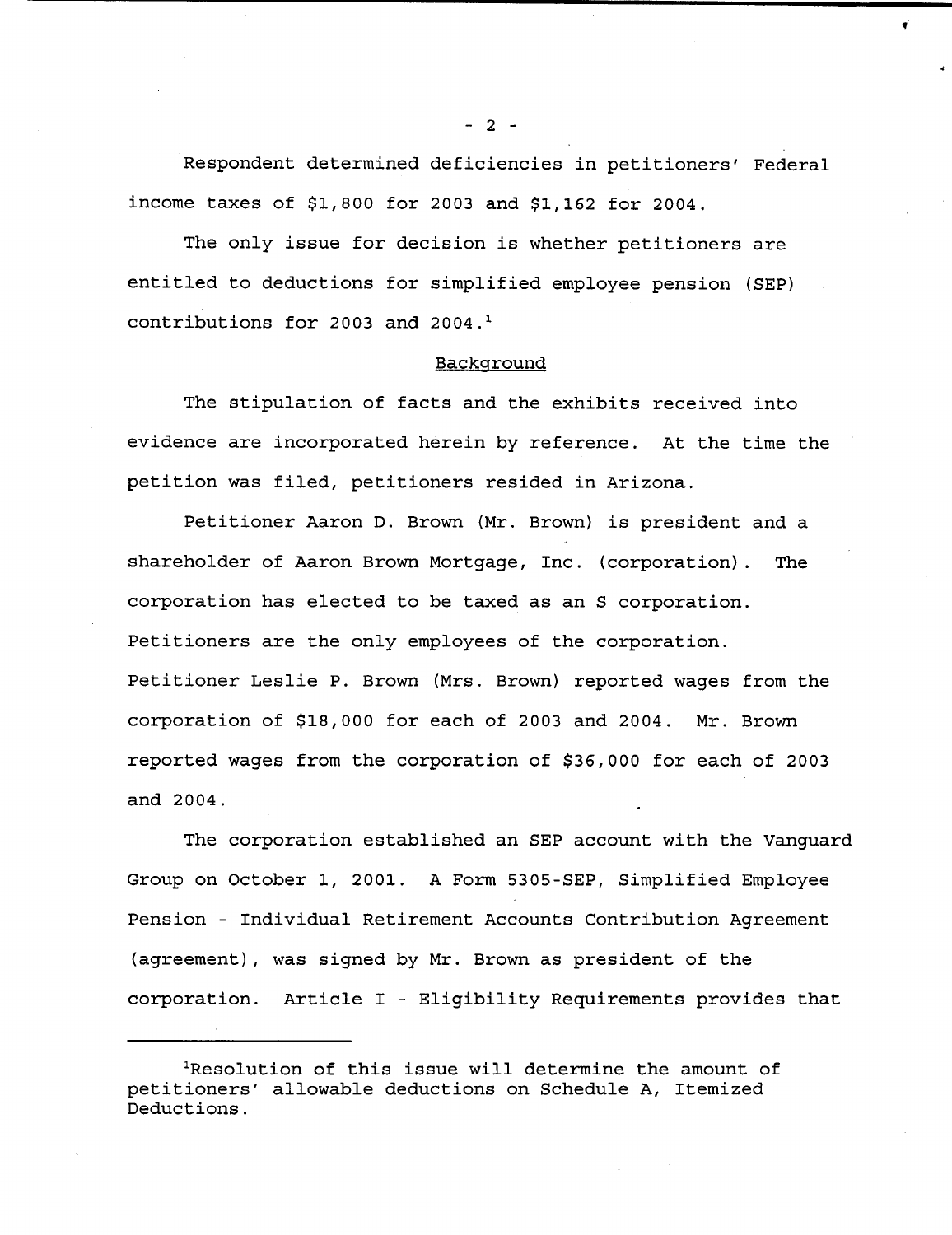the employer agrees to make yearly discretionary contributions to the individual retirement account (IRA) of all employees who are 18 years or older and have worked for the employer at . least onehalf year out of the last 5 years.<sup>2</sup> The instructions on the form caution the employer: "All eligible employees must be allowed to participate in the SEP."

In April of 2004 the corporation made a \$7,200 SEP contribution to an IRA for 2003 for Mr. Brown. On their Forms 1040, U .S . Individual Income Tax Return, for 2003 and 2004 petitioners deducted \$7,200 from their gross income representing the contributions made by the corporation to the Vanguard SEP plan for Mr. Brown. Petitioners also deducted \$3,000 from gross income for 2003 and 2004 for IRA contributions made by Mrs . Brown .

Respondent examined the returns and disallowed the SEP deductions in both years because petitioners had not "established that you are entitled to this deduction."

## Discussion

The Commissioner's deficiency determinations are presumed correct, and taxpayers generally have the burden of proving that the determinations are incorrect. Rule  $142(a)$ ; Welch v. Helvering, 290 U.S. 111, 115 (1933). Under certain

 $-3 -$ 

**i**

<sup>2</sup>The corporation chose terms on the form agreement that are less restrictive than the statutory requirements . **See sec .** 408(k) .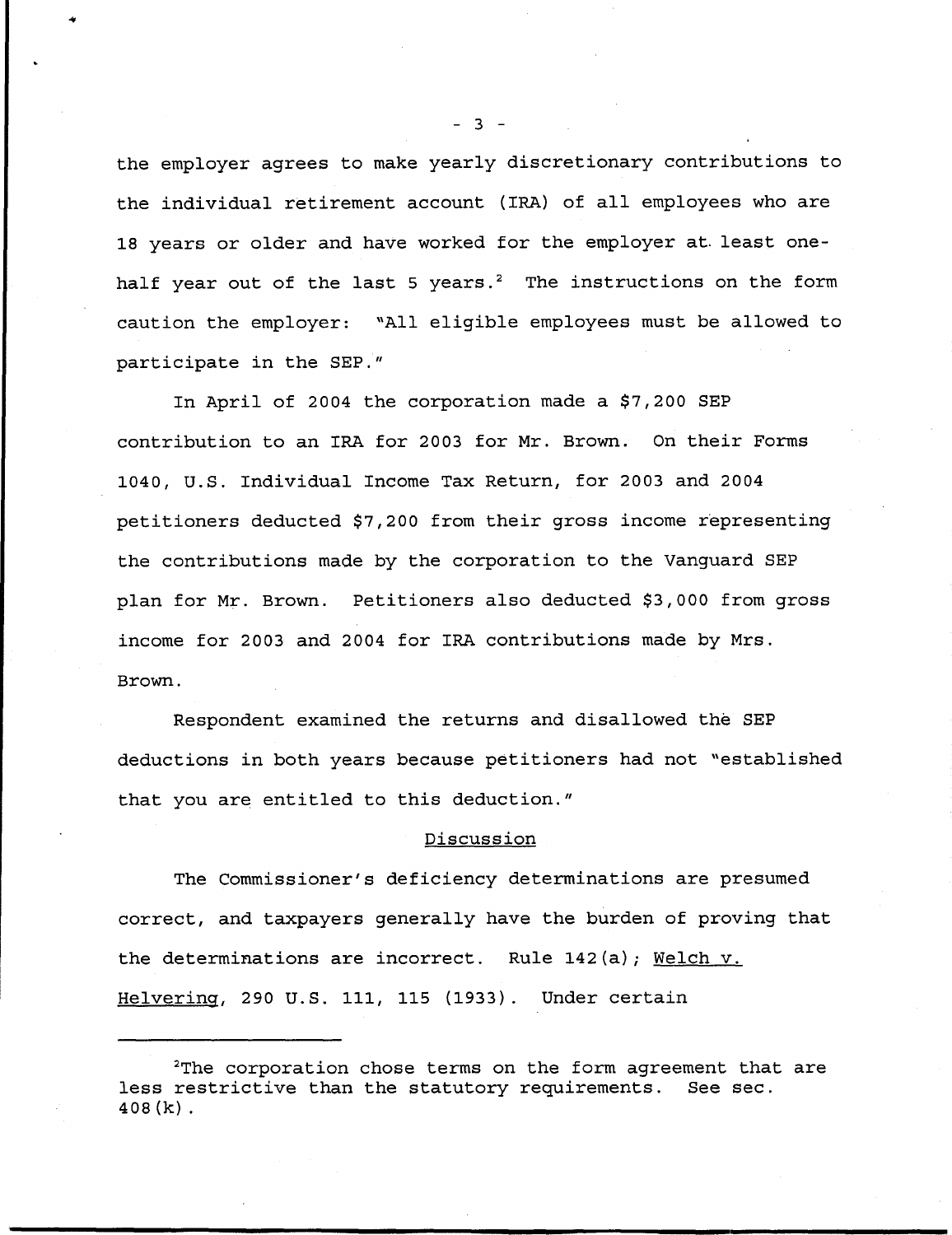circumstances, however, section 7491(a) may shift the burden to the Commissioner with respect to any factual issue affecting the liability for tax. Because there is no factual issue in dispute, section 7491(a) is inapplicable, and the burden of proof does not shift to respondent .

An SEP is an individual retirement account or annuity (IRA) to which an employer makes a contribution . Sec . 401(k) . The employer may deduct SEP contributions for the taxable year if they are made no later than the due date of the return for the taxable year. Sec.  $404(h)(1)$ . The arrangement will qualify as an SEP for a taxable year only if certain requirements are met . The employer must contribute to the SEP of each employee who: (a) Has attained the age of 21, (b) has performed service for the employer for at least 3 of the immediately preceding 5 years, and (c) has received at least \$450 in compensation from the employer for the year. Sec.  $408(k)(2)$ .<sup>3</sup>

Respondent argues that the corporation was the proper entity to have claimed the deduction, if at all, and not petitioners . Petitioners' claiming the deduction instead of the corporation is not what causes the deficiency, however. See sec. 1366(a). Respondent argues, further, that the deduction is improper because no SEP contribution was made for the only other employee  $\cdot$ 

3Certain **types of employees are excluded from these requirements** . **See sec . 410** (b)(3)(A), (C) .

- 4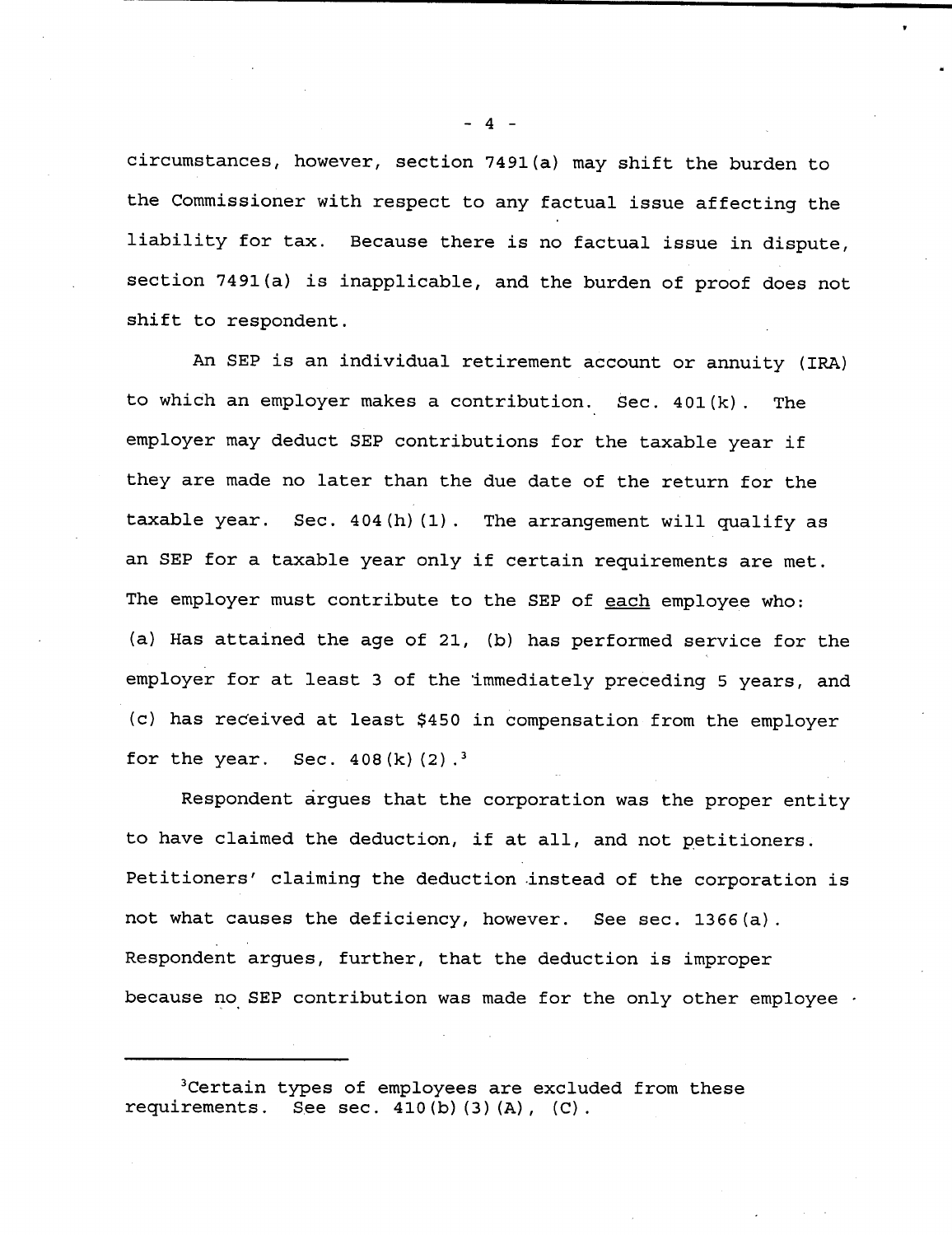of the corporation, Mrs. Brown. The contribution does not meet the requirements of section 408(k)(2), according to respondent .

Petitioners argued at trial that they have been caught by a mere "technicality" . The Court disagrees with petitioners' contention that the failure of the corporation to contribute to an IRA in favor of an employee, Mrs. Brown, was a mere technicality. The requirement, aimed at fairness and equitable treatment for employees, is one of the few basic provisions of the SEP regime .

Even if the provision could fairly be characterized as a "technicality", it is one that was brought to the attention of the president of the corporation, Mr. Brown, more than once in the agreement. Mr. Brown, as president, signed and agreed to the provisions contained in the agreement, including the requirement that each employee receive from the corporation a contribution to his or her IRA.

Petitioners' contention in their petition is that the section 318 rules of attribution treat the contribution to Mr . Brown's IRA as a contribution to Mrs. Brown's IRA. The problem with this position is that section 318, Constructive Ownership of Stock, as the title implies, addresses stock ownership, not IRA or SEP contributions. For example, an individual shall be considered as owning the stock owned, directly or indirectly, by or for his spouse. Sec. 318(a)(1)(A)(i). In addition, section

 $-5 -$